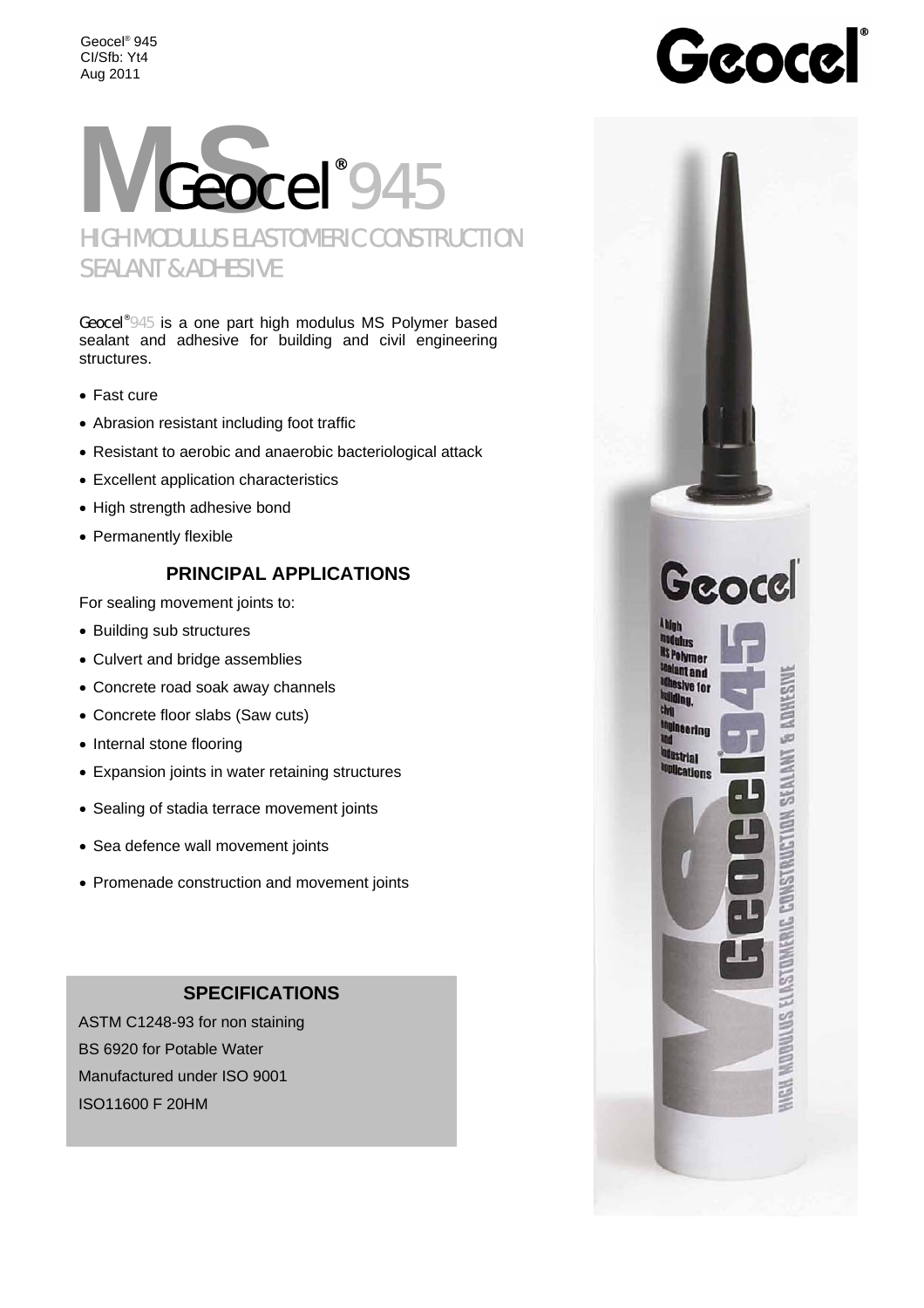# **DESIGN IMPLICATIONS**

Geocel<sup>®945</sup> has a movement accommodation factor (MAF) of 40%. The sealant can be applied into joints 6mm to 40mm wide and a depth of 6mm to 25mm. Generally the joint slot should be designed to ensure that the sealant width to depth ratio is between  $1^{\frac{1}{2}}$ :1 and 2:1.

Where joints are subjected to traffic a width to depth ratio of 1:1 should be adopted. For joints with high casting and setting out tolerances, the joint depth should be a minimum of 10mm with accurately formed joints in metal, a minimum 6mm.

### **TECHNICAL DATA**

| Form                                                         | Smooth void free viscous paste                                                                        |
|--------------------------------------------------------------|-------------------------------------------------------------------------------------------------------|
| <b>Storage Life</b>                                          | Stored below 25°C, in original containers<br>290ml cartridges - 9 months<br>600ml sausages -12 months |
| <b>Solids Content</b>                                        | 100%                                                                                                  |
| Colour                                                       | Grey, White, Black, Concrete Grey, Buff                                                               |
| <b>Application</b><br><b>Temperature</b>                     | $5^{\circ}$ C to $40^{\circ}$ C                                                                       |
| <b>Service</b><br>Temperature                                | $-40^{\circ}$ C to 150 $^{\circ}$ C                                                                   |
| <b>Skin Time</b>                                             | 30 to 60 minutes at 23°C and 50% relative<br>humidity                                                 |
| <b>Cure Time</b>                                             | 3mm per 24 hours at 23°C and 50% relative<br>humidity                                                 |
| <b>Hardness</b>                                              | 40 - 45 Shore A                                                                                       |
| <b>Movement</b><br><b>Accommodation</b><br>Factor            | 40%                                                                                                   |
| <b>Chemical</b><br><b>Resistant To</b><br><b>Spillage Of</b> | Dilute acids<br>Petrol<br>Dilute alkalis<br>Diesel oil<br>Mineral oils<br>Paraffin & White Spirit     |

Specification writers: These values are not intended for use in preparing specifications. Please contact your local **Geocel® Sales Representative** prior to writing specifications on this product.

### **SURFACE PREPARATION**

The sealing slot should be accurately formed. The slot sides should be cleaned by grit blasting, grinding, wire brushing or other means to expose a sound surface. Care should be taken to ensure that the slot is formed to the required depth and any expansion joint filler tightly packed. A tight fitting cord or bond breaker should be inserted at the base of the slot to ensure that the sealant only bonds to the joint sides.

Ensure that all surfaces are clean, dry, sound and free from frost. Clean all joints of release agents, water repellents, laitance, dust, dirt, old sealants or other contaminants, which could impair adhesion.

All surfaces should be cleaned and degreased by wiping with a suitable preparatory solvent available from **Geocel**® .

#### **PRIMING**

Geocel<sup>®</sup>945 exhibits good primerless adhesion to most common construction substrates. However, due to the natural variability of porous materials, such concrete and natural stones, in order to confirm optimum adhesion, we recommend carrying out an adhesion test prior to commencement of any project. Priming is essential for water retaining structure applications. Please refer to **Geocel**®  **Technical Service** for specific advice.

### **PAINTING**

Geocel<sup>®</sup>945 may be overpainted with water based paints, however due to the large number of coatings available, it is advisable to carry out a compatibility test before application. For alkyd paints water based primer coat must be used.

| <b>Paint Type</b>                             | <b>Suitability</b>                                         |
|-----------------------------------------------|------------------------------------------------------------|
| Water based emulsion<br>paint                 | Suitable                                                   |
| Water based primer<br>sealer                  | Suitable                                                   |
| Water based undercoat                         | Suitable                                                   |
| Water based top coat                          | Suitable                                                   |
| Alkyd resin based paint                       | Use water based primer<br>sealer undercoat as<br>undercoat |
| <b>Traditional solvent</b><br>based undercoat | Use water based primer<br>sealer undercoat as primer       |
| <b>Traditional oil based</b><br>paint         | Use water based primer<br>sealer undercoat as<br>undercoat |
| Traditional exterior gloss<br>paint           | Use water based primer<br>sealer undercoat as<br>undercoat |
| Cellulose based<br>automotive paint           | Suitable                                                   |
| Polyurethane based<br>automotive paint        | Suitable                                                   |

#### **MASKING**

Where necessary the joint edges can be masked with tape to prevent contamination of adjacent substrates and ensure a neat sealant line. The tape should be carefully removed immediately after tooling.

#### **APPLICATION**

Cut conical tip off cartridge end, screw on nozzle cut at 45° to required size and place into a Cox Powerflow CARTRIDGE Gun, firmly extrude into slot or against the substrate. Place aluminium sausage into a Cox Powerflow COMBI Gun and remove clasp, cut nozzle at 45° to required size, firmly extrude into slot ensuring complete contact with joint faces.

#### **FINISHING**

The sealant should be firmly tooled shortly after application to ensure good contact with joint substrates.